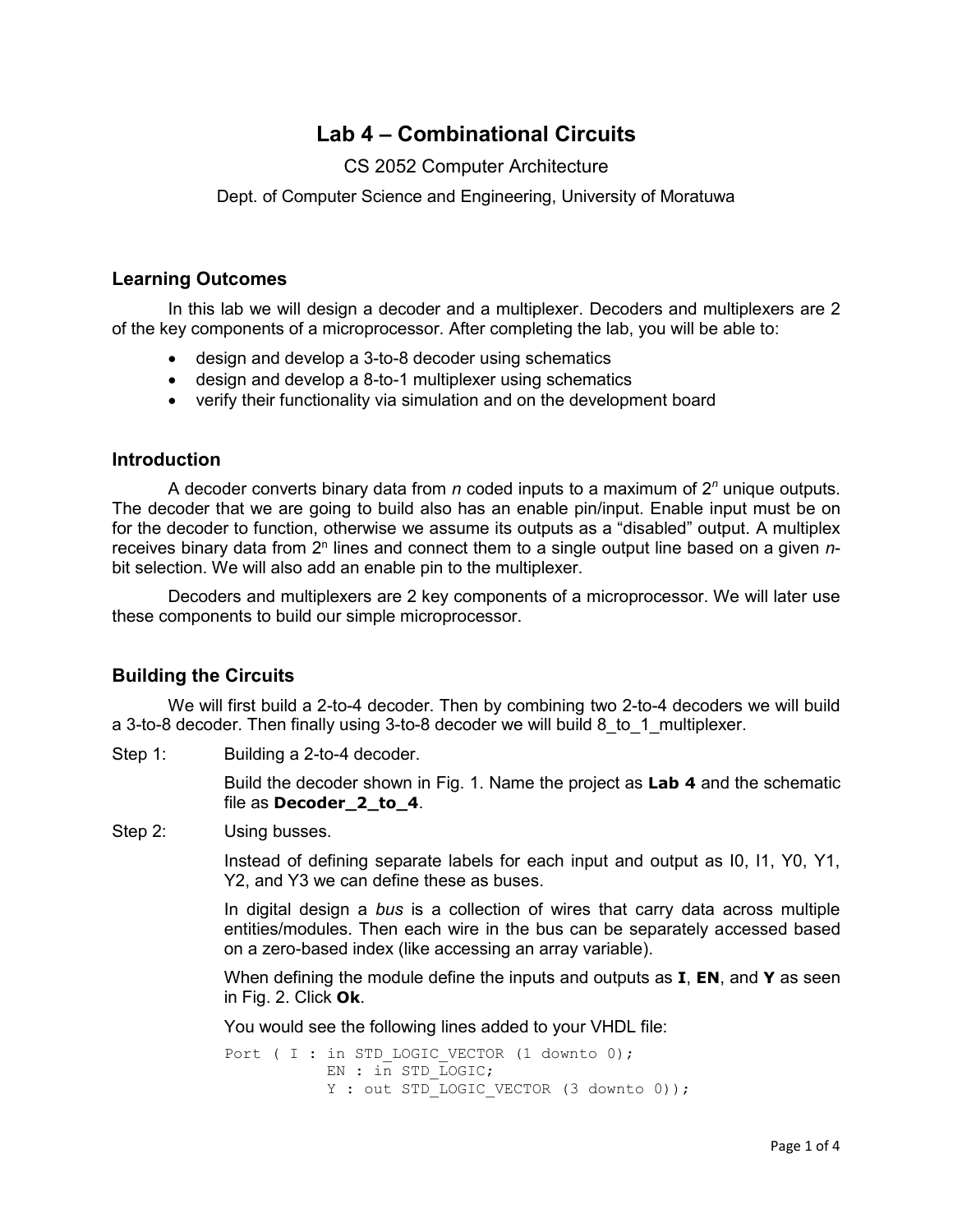

Source:<http://users.cis.fiu.edu/~prabakar/cda4101/Common/notes/lecture08.html>

Figure 1 – 2-to-4 decoder.

| <b>Define Module</b><br>×<br>Define a module and specify I/O Ports to add to your source file.<br>For each port specified:<br>MSB and LSB values will be ignored unless its Bus column is checked.<br>Ports with blank names will not be written.<br><b>Module Definition</b> |                               |                  |                |            |            |            |  |  |           |  |        |   |
|-------------------------------------------------------------------------------------------------------------------------------------------------------------------------------------------------------------------------------------------------------------------------------|-------------------------------|------------------|----------------|------------|------------|------------|--|--|-----------|--|--------|---|
|                                                                                                                                                                                                                                                                               | Entity name:                  |                  | Decoder_2_to_4 |            |            |            |  |  |           |  |        | ø |
|                                                                                                                                                                                                                                                                               | Architecture name: Behavioral |                  |                |            |            |            |  |  |           |  |        | Ø |
| <b>I/O Port Definitions</b>                                                                                                                                                                                                                                                   |                               |                  |                |            |            |            |  |  |           |  |        |   |
|                                                                                                                                                                                                                                                                               |                               |                  |                |            |            |            |  |  |           |  |        |   |
| Port Name                                                                                                                                                                                                                                                                     |                               | <b>Direction</b> |                | <b>Bus</b> | <b>MSB</b> | <b>LSB</b> |  |  |           |  |        |   |
| т                                                                                                                                                                                                                                                                             |                               | in               | $\checkmark$   | ✓          | 1          | 0          |  |  |           |  |        |   |
| EN                                                                                                                                                                                                                                                                            |                               | in               | $\checkmark$   |            | $\Omega$   | $\Omega$   |  |  |           |  |        |   |
| Y                                                                                                                                                                                                                                                                             |                               | out              | $\checkmark$   | ✓          | 3          | 0          |  |  |           |  |        |   |
|                                                                                                                                                                                                                                                                               |                               |                  |                |            |            |            |  |  | <b>OK</b> |  | Cancel |   |

Figure 2 – Defining inputs and outputs as buses for Decoder\_2\_to\_4.

The std logic vector VHDL type is used to define arrays of std logic variables. Here 3 downto 0 indicates that the bus has four wires labelled from bit 3 (MSB) to 0 (LSB).

Step 3: Simulating circuit.

Simulate the circuit using XSim and make sure your decoder functions correctly. Name the Test Bench File as **TB\_Decoder\_2\_to\_4**.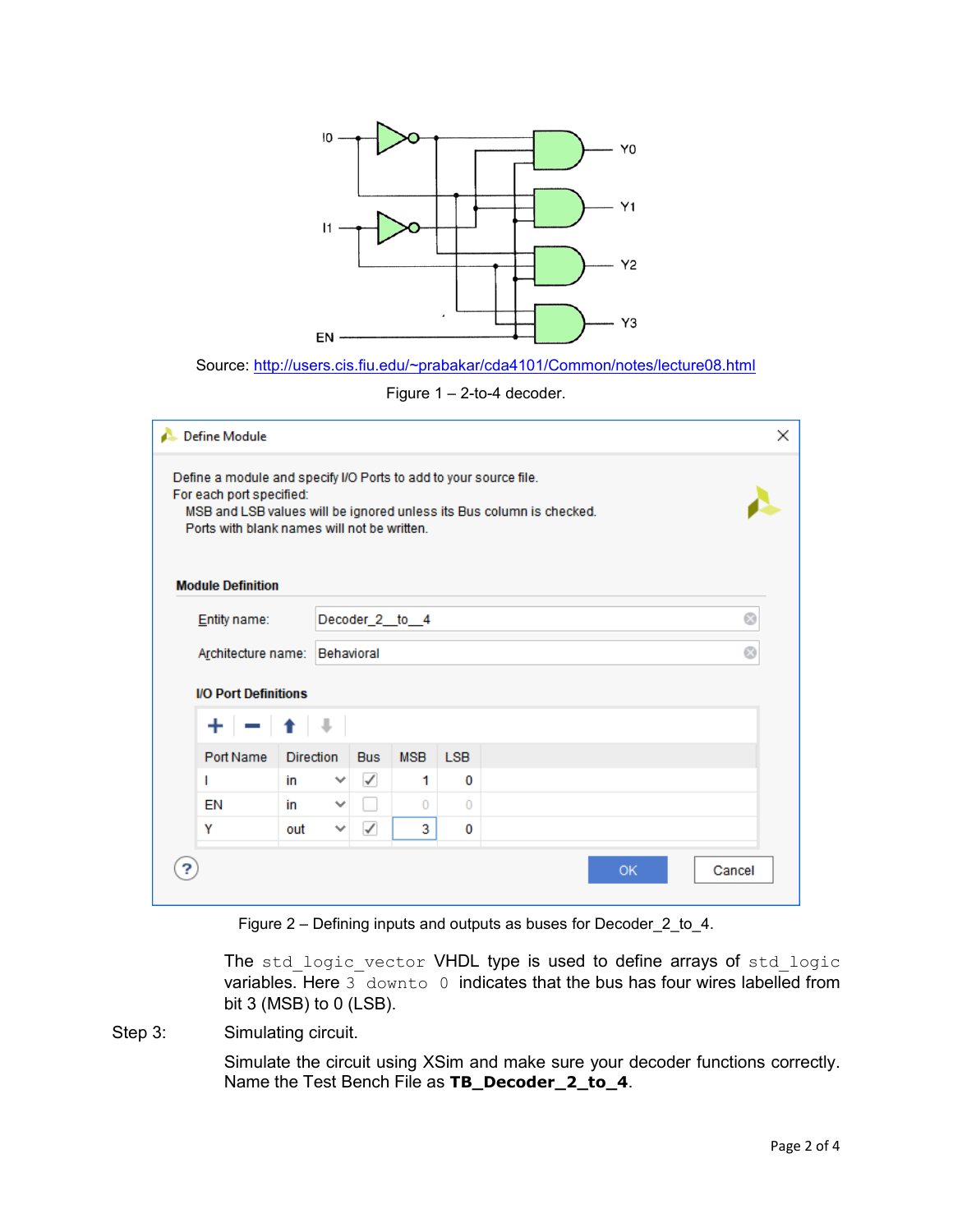Step 4: Build a 3-to-8 decoder.

Create a new schematic file and save it as **Decoder\_3\_to\_8**. Label inputs and outputs as **I**, **EN**, and **Y**. Make I as a 3-bit bus while Y as a 8-bit bus.

Using two 2-to-4 decoders (label as **Decoder\_2\_to\_4\_0** and **Decoder\_2\_to\_4\_0**) and other gates, build a 3-to-8 decoder. You need to use the component keyword to add decoders.

Your final VHDL code could look like the following:

```
entity Decoder 3 to 8 is
    Port ( I : in STD LOGIC VECTOR (2 downto 0);
            EN : in STD_LOGIC;
           Y : out STD LOGIC VECTOR (7 downto 0));
end Decoder_3 to 8;
architecture Behavioral of Decoder 3 to 8 is
     component Decoder_2_to_4 
    port ( 
    I: in std logic vector;
     EN: in std_logic; 
    Y: out std<sup>logic_vector</sup>);
end component;
SIGNAL Y0, Y1 : std logic vector (3 downto 0);
begin
    Decoder 2 to 4 0 : Decoder 2 to 4
         port map ( 
        I(1 downto 0) => I(1 downto 0),
        EN => EN,
        Y(3 downto 0) => Y0(3 downto 0));
    Decoder 2 to 4 1 : Decoder 2 to 4
         port map ( 
        I(1 downto 0) => I(1 downto 0),
        EN \implies EN,
        Y(3 downto 0) => Y1(3 downto 0));
    Y(0) \leq Y0(0) AND (NOT I(2));
      ...
    Y(4) \leq Y1(0) AND I(2);
      ...
end Behavioral;
```
If **Decoder\_3\_to\_8** is not automatically set as the top-level design set it.

Simulate the new decoder using XSim and make sure it functions correctly. Name the Test Bench File as **TB\_Decoder\_3\_to\_8**. It is not essential to try all the possible combinations of inputs. Instead, you can try a subset of the possible inputs.

Here is a method to try several input combinations based on your index number (this also enables your instructor to make sure each student uses a unique simulation pattern). Consider the 6 digits of your index number. Then convert your index number to binary. Set **I(2)** to **I(0)** according to the 3 Least Significant Bits (LSBs) of your index number. Then try the next 3 LSBs, and so